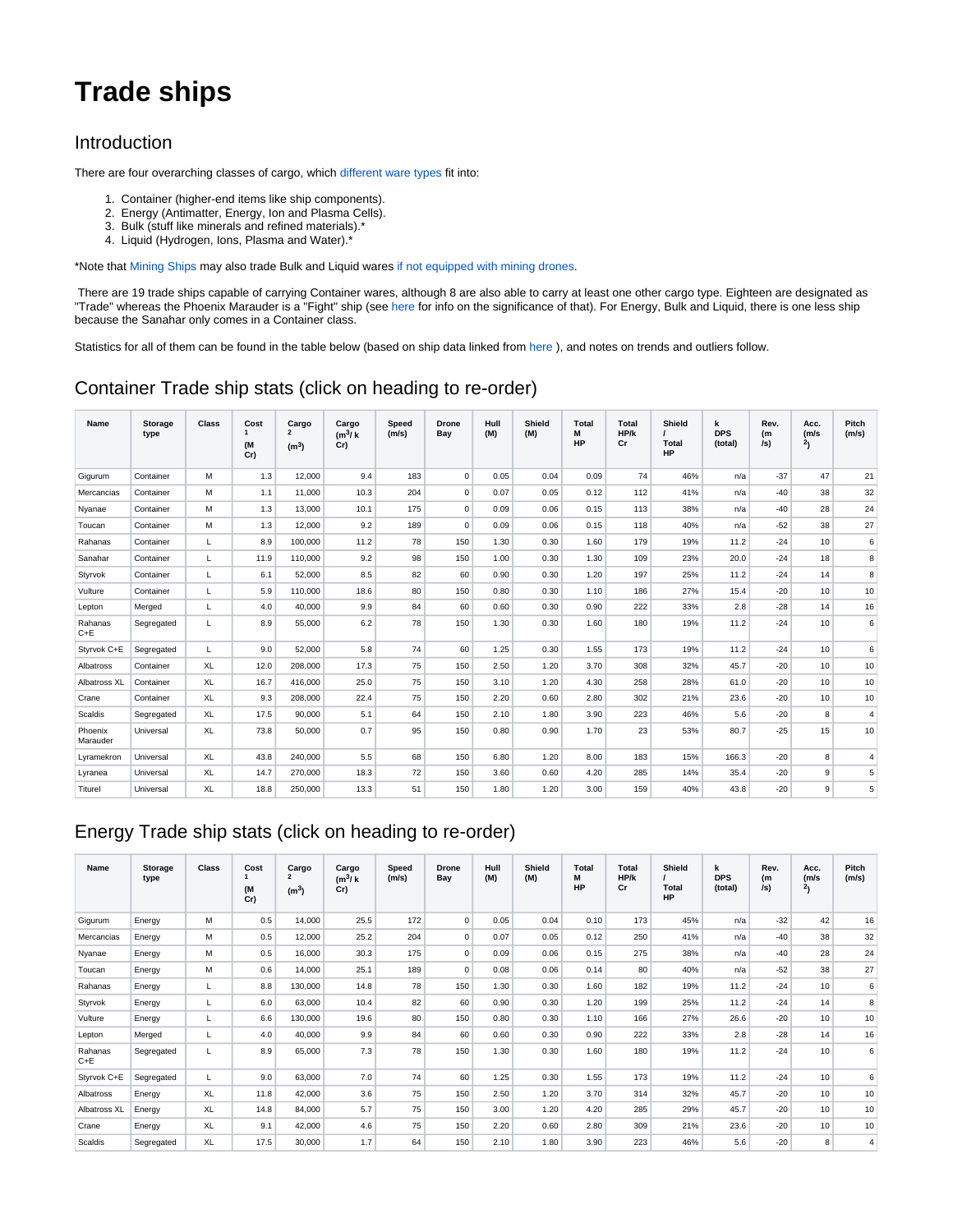| Phoenix<br>Marauder | Universal | XL | 73.8 | 50,000  | 0.7  | 95              | 150 | 0.80 | 0.90 | 1.70 | 23  | 53% | 80.7  | $-25$ | 15 <sub>1</sub> | 10 |
|---------------------|-----------|----|------|---------|------|-----------------|-----|------|------|------|-----|-----|-------|-------|-----------------|----|
| Lyramekron          | Universal | XL | 43.8 | 240,000 | 5.5  | 68              | 150 | 6.80 | 1.20 | 8.00 | 183 | 15% | 166.3 | $-20$ | 8               |    |
| Lyranea             | Universal | XL | 14.7 | 270,000 | 18.3 | 72 <sub>1</sub> | 150 | 3.60 | 0.60 | 4.20 | 285 | 14% | 35.4  | $-20$ | $\Omega$        |    |
| Titurel             | Universal | XL | 18.8 | 250,000 | 13.3 | 51              | 150 | 1.80 | 1.20 | 3.00 | 159 | 40% | 43.8  | $-20$ | $\Omega$        |    |

# Bulk Trade ship stats (click on heading to re-order)

| Name                | <b>Storage</b><br>type | <b>Class</b> | Cost<br>$\mathbf{1}$<br>(M<br>Cr) | Cargo<br>$\overline{2}$<br>(m <sup>3</sup> ) | Cargo<br>$(m^3)$ k<br>Cr) | <b>Speed</b><br>(m/s) | <b>Drone</b><br>Bay | Hull<br>(M) | Shield<br>(M) | <b>Total</b><br>М<br>HP | Total<br>HP/k<br>Cr | Shield<br>Total<br><b>HP</b> | k<br><b>DPS</b><br>(total) | Rev.<br>(m)<br>/s) | Acc.<br>(m/s)<br>2 <sub>1</sub> | Pitch<br>(m/s) |
|---------------------|------------------------|--------------|-----------------------------------|----------------------------------------------|---------------------------|-----------------------|---------------------|-------------|---------------|-------------------------|---------------------|------------------------------|----------------------------|--------------------|---------------------------------|----------------|
| Gigurum             | Bulk                   | M            | 0.5                               | 18,000                                       | 36.6                      | 183                   | $\mathbf 0$         | 0.05        | 0.04          | 0.10                    | 195                 | 45%                          | n/a                        | $-37$              | 47                              | 21             |
| Mercancias          | Bulk                   | м            | 0.5                               | 18,000                                       | 34.2                      | 204                   | $\mathbf 0$         | 0.07        | 0.05          | 0.12                    | 254                 | 41%                          | n/a                        | $-40$              | 38                              | 32             |
| Nyanae              | Bulk                   | M            | 0.5                               | 18,000                                       | 33.9                      | 175                   | $\mathbf 0$         | 0.09        | 0.06          | 0.15                    | 273                 | 38%                          | n/a                        | $-40$              | 28                              | 24             |
| Toucan              | Bulk                   | M            | 0.5                               | 18,000                                       | 32.8                      | 189                   | 0                   | 0.09        | 0.08          | 0.17                    | 97                  | 45%                          | n/a                        | $-52$              | 38                              | 27             |
| Rahanas             | Bulk                   | L            | 8.4                               | 170.000                                      | 20.2                      | 78                    | 150                 | 1.30        | 0.30          | 1.60                    | 190                 | 19%                          | 11.2                       | $-24$              | 10                              | 6              |
| Styrvok             | Bulk                   | L            | 5.8                               | 78,000                                       | 13.4                      | 82                    | 60                  | 0.90        | 0.30          | 1.20                    | 206                 | 25%                          | 11.2                       | $-24$              | 14                              | 8              |
| Vulture             | Bulk                   | L            | 5.7                               | 280,000                                      | 49.2                      | 80                    | 150                 | 0.80        | 0.30          | 1.10                    | 193                 | 27%                          | 15.4                       | $-20$              | 10                              | 10             |
| Hermod              | Merged                 | L            | 6.6                               | 240,000                                      | 36.3                      | 76                    | 300                 | 1.10        | 0.30          | 1.40                    | 212                 | 21%                          | 5.6                        | $-24$              | 9                               | $\overline{7}$ |
| Rahanas<br>$B+L$    | Segregated             | L            | 8.4                               | 85,000                                       | 10.1                      | 78                    | 150                 | 1.30        | 0.30          | 1.60                    | 190                 | 19%                          | 11.2                       | $-24$              | 10                              | 6              |
| Styrvok B+L         | Segregated             | L            | 8.5                               | 78,000                                       | 9.1                       | 74                    | 60                  | 1.25        | 0.30          | 1.55                    | 181                 | 19%                          | 11.2                       | $-24$              | 10                              | 6              |
| Albatross           | Bulk                   | XL           | 11.5                              | 208,000                                      | 18.1                      | 75                    | 150                 | 2.50        | 1.20          | 3.70                    | 322                 | 32%                          | 45.7                       | $-20$              | 10                              | 10             |
| Albatross XL        | Bulk                   | XL           | 14.2                              | 416,000                                      | 29.4                      | 75                    | 150                 | 3.00        | 1.20          | 4.20                    | 296                 | 29%                          | 45.7                       | $-20$              | 10                              | 10             |
| Crane               | Bulk                   | XL           | 8.8                               | 208.000                                      | 23.5                      | 75                    | 150                 | 2.20        | 0.60          | 2.80                    | 316                 | 21%                          | 23.6                       | $-20$              | 10                              | 10             |
| Scaldis             | Segregated             | XL           | 17.5                              | 40,000                                       | 2.3                       | 64                    | 150                 | 2.10        | 1.80          | 3.90                    | 223                 | 46%                          | 5.6                        | $-20$              | 8                               | $\overline{4}$ |
| Phoenix<br>Marauder | Universal              | XL           | 73.8                              | 50,000                                       | 0.7                       | 95                    | 150                 | 0.80        | 0.90          | 1.70                    | 23                  | 53%                          | 80.7                       | $-25$              | 15                              | 10             |
| Lyramekron          | Universal              | <b>XL</b>    | 43.8                              | 240.000                                      | 5.5                       | 68                    | 150                 | 6.80        | 1.20          | 8.00                    | 183                 | 15%                          | 166.3                      | $-20$              | 8                               | $\overline{4}$ |
| Lyranea             | Universal              | XL           | 14.7                              | 270,000                                      | 18.3                      | 72                    | 150                 | 3.60        | 0.60          | 4.20                    | 285                 | 14%                          | 35.4                       | $-20$              | 9                               | 5              |
| Titurel             | Universal              | <b>XL</b>    | 18.8                              | 250,000                                      | 13.3                      | 51                    | 150                 | 1.80        | 1.20          | 3.00                    | 159                 | 40%                          | 43.8                       | $-20$              | 9                               | 5              |

# Liquid Trade ship stats (click on heading to re-order)

| Name                | <b>Storage</b><br>type | Class     | Cost<br>$\mathbf{1}$<br>(M<br>Cr) | Cargo<br>$\overline{2}$<br>(m <sup>3</sup> ) | Cargo<br>(m <sup>3</sup> /k)<br>Cr) | <b>Speed</b><br>(m/s) | <b>Drone</b><br>Bay | Hull<br>(M) | Shield<br>(M) | <b>Total</b><br>M<br><b>HP</b> | <b>Total</b><br>HP/k<br>Cr | Shield<br><b>Total</b><br><b>HP</b> | k<br><b>DPS</b><br>(total) | Rev.<br>(m<br>/s) | Acc.<br>(m/s)<br>$^{2}$ | Pitch<br>(m/s) |
|---------------------|------------------------|-----------|-----------------------------------|----------------------------------------------|-------------------------------------|-----------------------|---------------------|-------------|---------------|--------------------------------|----------------------------|-------------------------------------|----------------------------|-------------------|-------------------------|----------------|
| Gigurum             | Liquid                 | M         | 0.5                               | 32,000                                       | 65.1                                | 194                   | $\mathbf 0$         | 0.05        | 0.04          | 0.09                           | 191                        | 46%                                 | n/a                        | $-42$             | 52                      | 27             |
| Mercancias          | Liquid                 | м         | 0.4                               | 28,000                                       | 69.5                                | 204                   | $\mathsf 0$         | 0.07        | 0.05          | 0.12                           | 295                        | 41%                                 | n/a                        | $-40$             | 38                      | 32             |
| Nyanae              | Liquid                 | M         | 0.5                               | 36,000                                       | 71.6                                | 175                   | $\mathbf 0$         | 0.09        | 0.06          | 0.15                           | 288                        | 38%                                 | n/a                        | $-40$             | 28                      | 24             |
| Toucan              | Liquid                 | М         | 0.5                               | 32,000                                       | 64.8                                | 189                   | $\mathbf 0$         | 0.09        | 0.06          | 0.15                           | 310                        | 40%                                 | n/a                        | $-52$             | 38                      | 27             |
| Rahanas             | Liquid                 | L         | 8.5                               | 310.000                                      | 36.6                                | 78                    | 150                 | 1.30        | 0.30          | 1.60                           | 189                        | 19%                                 | 11.2                       | $-24$             | 10                      | 6              |
| Styrvok             | Liquid                 | L         | 5.9                               | 147.000                                      | 25.0                                | 82                    | 60                  | 0.90        | 0.30          | 1.20                           | 204                        | 25%                                 | 11.2                       | $-24$             | 14                      | 8              |
| Vulture             | Liquid                 | L         | 4.9                               | 80,000                                       | 16.3                                | 80                    | 150                 | 0.80        | 0.30          | 1.10                           | 224                        | 27%                                 | 4.2                        | $-20$             | 10                      | 10             |
| Hermod              | Merged                 | L         | 6.6                               | 240.000                                      | 36.3                                | 76                    | 300                 | 1.10        | 0.30          | 1.40                           | 212                        | 21%                                 | 5.6                        | $-24$             | 9                       | $\overline{7}$ |
| Rahanas<br>$B+L$    | Segregated             | L         | 8.4                               | 155,000                                      | 18.4                                | 78                    | 150                 | 1.30        | 0.30          | 1.60                           | 190                        | 19%                                 | 11.2                       | $-24$             | 10                      | 6              |
| Styrvok B+L         | Segregated             | L         | 8.5                               | 147.000                                      | 17.2                                | 74                    | 60                  | 1.25        | 0.30          | 1.55                           | 181                        | 19%                                 | 11.2                       | $-24$             | 10                      | 6              |
| Albatross           | Liquid                 | XL        | 11.8                              | 132,000                                      | 11.1                                | 75                    | 150                 | 2.50        | 1.20          | 3.70                           | 313                        | 32%                                 | 45.7                       | $-20$             | 10                      | 10             |
| Albatross XL        | Liquid                 | XL        | 15.0                              | 264.000                                      | 17.6                                | 75                    | 150                 | 3.00        | 1.20          | 4.20                           | 280                        | 29%                                 | 45.7                       | $-20$             | 10                      | 10             |
| Crane               | Liquid                 | XL        | 9.3                               | 132.000                                      | 14.3                                | 75                    | 150                 | 2.20        | 0.60          | 2.80                           | 303                        | 21%                                 | 23.6                       | $-20$             | 10                      | 10             |
| Scaldis             | Segregated             | <b>XL</b> | 17.5                              | 70,000                                       | 4.0                                 | 64                    | 150                 | 2.10        | 1.80          | 3.90                           | 223                        | 46%                                 | 5.6                        | $-20$             | 8                       | $\overline{4}$ |
| Phoenix<br>Marauder | Universal              | XL        | 73.8                              | 50,000                                       | 0.7                                 | 95                    | 150                 | 0.80        | 0.90          | 1.70                           | 23                         | 53%                                 | 80.7                       | $-25$             | 15                      | 10             |
| Lyramekron          | Universal              | XL        | 43.8                              | 240.000                                      | 5.5                                 | 68                    | 150                 | 6.80        | 1.20          | 8.00                           | 183                        | 15%                                 | 166.3                      | $-20$             | 8                       | $\overline{4}$ |
| Lyranea             | Universal              | XL        | 14.7                              | 270,000                                      | 18.3                                | 72                    | 150                 | 3.60        | 0.60          | 4.20                           | 285                        | 14%                                 | 35.4                       | $-20$             | 9                       | 5              |
| Titurel             | Universal              | XL        | 18.8                              | 250,000                                      | 13.3                                | 51                    | 150                 | 1.80        | 1.20          | 3.00                           | 159                        | 40%                                 | 43.8                       | $-20$             | 9                       | 5              |

1. Full price estimated to be hull+SEs+crew+drones:

- Hull: Encyclopaedia base price (approximately equal to 2 x sum cost of all components at their base price).
- SE (Surface Elements): Sold by shipyards at approximately 2 x base costs (1 Capital Field Generator = 3 FFPs).
- Crew: 240 k Cr assumed for L/XL ships (65k Captain; 35k Engineer; 140k DO), or 30k for a Pilot.
- Drones: 1.6 M Cr assumed for L/XL ships (5 constructors, 10 Cargo, and 5 Intie. Mk I).

2. In the case of Large and Extra Large ships, the listed cargo volume is the volume available for trading (10,000  $\text{m}^3$  extra available for fuel).